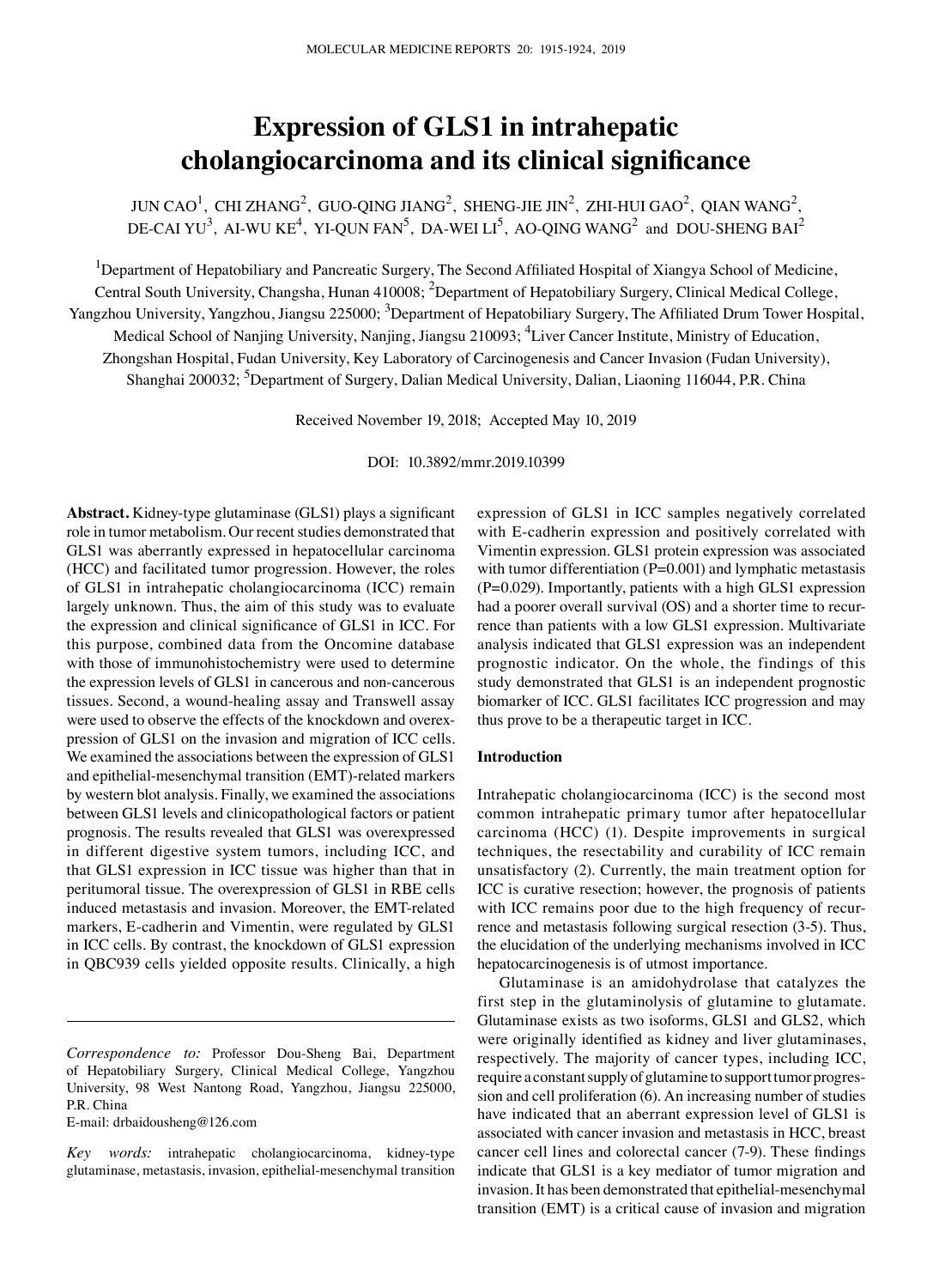in a number of types of cancer of epithelial origin (10). EMT involves profound phenotypic alterations, including the loss of epithelial cell polarity following reductions in the levels of epithelial proteins, such as E‑cadherin and increases in the levels of mesenchymal proteins that increase mesenchymal proliferation and invasion (11). Recently, a study reported that GLS1 metabolism is possibly involved in the activation of TGF-β/Wnt signaling and the induction of EMT (12). Thus, GLS1 may well become a novel target for the treatment of malignant tumor cells undergoing EMT‑driven invasion and mobility. However, the specific association between GLS1 and EMT‑related markers in ICC cells remains unclear.

In this study, we examined the expression of GLS1 in ICC and investigated the role and mechanisms of action of GLS1 in ICC cell invasion and migration. In addition, clinical characteristics, such as overall survival (OS) and the cumulative recurrence rate were also assessed.

## **Materials and methods**

*Patients and samples.* In this study, a tissue microarray was used containing 138 paired paraffin‑embedded ICC tissue samples and corresponding peritumoral tissues samples obtained from patients who had undergone hepatic resection at Zhongshan Hospital, Fudan University from 2007 to 2012. The use of these tissue specimens was approved by the Zhongshan Hospital Research Ethics Committee and written consent was obtained from the patients. The detailed clinicopathological characteristics of the patients are presented in Table I.

*Cells and cell culture.* Three ICC cell lines, QBC939, HCCC‑9810 and RBE, were obtained from the Institute of Biochemistry and Cell Biology of the Chinese Academy of Sciences and maintained in RPMI-1640 medium supplemented with 10% fetal bovine serum, penicillin (100 U/ml) and streptomycin (100  $\mu$ g/ml) (all Gibco; Thermo Fisher Scientific) under 95% air and 5%  $CO<sub>2</sub>$  at 37°C.

*Tissue microarrays (TMAs), immunohistochemistry and hematoxylin‑eosin (H&E) staining.* A tissue microarray that included 138 ICC tissue samples with corresponding adjacent tissue samples was constructed by Shanghai Outdo Biotech Co., Ltd. (13). Briefly,  $4-\mu$ m sections were obtained from the TMA blocks using a microtome Shanghai Outdo Biotech Co., Ltd. The 4- $\mu$ m sections on the TMAs were dried at 60°C for 4 h, de‑paraffinized in xylene I for 10 min, de‑paraffinized in xylene II for another 10 min, and then rehydrated in graded ethanol (100% ethanol for 5 min, 90% ethanol for 5 min, 80% ethanol for 5 min and 70% ethanol for 5 min). Ethanol was subsequently removed by washing with phosphate-buffered saline (PBS) for 15 min. For immunohistochemistry, the sections were incubated in  $3\%$  H<sub>2</sub>O<sub>2</sub> at room temperature for 20 min to block endogenous peroxidases. The TMAs were then microwaved in EDTA [1:500; pH 8.0; Absin (Shanghai) Biotechnology Co., Ltd.] for 15 min for antigen retrieval and subsequently incubated with 1% bovine serum albumin [1:500; pH 8.0; Absin (Shanghai) Biotechnology Co., Ltd.]. Subsequently, TMAs were incubated with the following rabbit anti-human primary antibodies for 12 h at  $4^{\circ}$ C: Anti-GLS1 (1:200; cat. no. ab93434; Abcam), anti-E-cadherin (1:200, cat. no. 24E10; Cell Signaling Technology, Inc.) and anti‑Vimentin (1:150; cat. no. D21H3; Cell Signaling Technology, Inc.). Subsequently, TMAs were incubated with horseradish peroxidase-labeled secondary antibodies [1:1,000; cat. no. abs957; Absin (Shanghai) Biotechnology Co., Ltd.] for 2 h at 37˚C. DAB [1:500; Absin (Shanghai) Biotechnology Co., Ltd.] was used as a detection reagent and was incubated with the TMAs for 1.5 min, after which, the samples were counterstained with hematoxylin for 2 min at room temperature, and were subsequently dehydrated in a gradient series of ethanol. Images of the sections were subsequently captured under a light microscope (Olympus BX-51; Olympus Corporation). All specimens were reviewed and scored by investigators blinded to the clinical characteristics of the patients. The expression of GLS1, Vimentin and E‑cadherin was scored as follows: 0, no staining; 1, weak staining; 2, moderate staining; and 3, strong staining. The percentage of positively stained cells was scored as follows: 0, 0‑10%; 1, 1‑25%; 2, 26‑50%; 3, 51‑75%; and 4, >75%. A final score of 0-2 was considered as negative expression, whereas a score of 3‑12 was considered as positive expression.

For H&E staining, sections were stained with hematoxylin solution (0.2%) for 4 min, followed by eosin solution (0.5%) for 90 sec at room temperature.

*Western blot analysis.* Cell and tissue proteins were extracted using radioimmunoprecipitation assay buffer (cat. no. P0013C; Beyotime Institute of Biotechnology), and the protein concentration was measured using an enhanced Bicinchoninic Acid Protein Assay kit (cat. no. P0010; Beyotime Institute of Biotechnology). Proteins were loaded at 20  $\mu$ g/lane, separated by 10% SDS‑PAGE (cat. no. P0012A; Beyotime Institute of Biotechnology) and were transferred to polyvinylidene fluoride membranes (EMD Millipore) for western blot analysis. Subsequently, the membranes were blocked with TBS containing 0.1% Tween 20 and 5% non‑fat milk for 2 h at room temperature, and were subsequently incubated with the following rabbit primary antibodies at 4˚C for 12 h: Anti‑GLS1 (1:1,000; cat. no. ab93434; Abcam), anti‑E‑cadherin (1:1,000; cat. no. 24E10; Cell Signaling Technology, Inc.), anti‑Vimentin (1:500; cat. no. D21H3; Cell Signaling Technology, Inc.) and anti‑GAPDH (1:1,000; cat. no. D16H11; Cell Signaling Technology, Inc.). The membranes were then rinsed and incubated with secondary antibody (1:5,000; cat. no. A0208; Beyotime Institute of Biotechnology) at room temperature for 2 h. Densitometric analysis using an enhanced chemiluminescence system (EMD Millipore) and ImageJ software (version 1.49; National Institutes of Health) was performed to detect protein expression.

*Regulation of GLS1 by siRNA and pcDNA transfection.*  siRNAs and a pcDNA plasmid that can regulate the human GLS1 gene were obtained from Shanghai Genomeditech Co. Two siRNAs were designed to silence GLS1, and the cells were randomly divided into the siRNA1-transfected cell group; siRNA2‑transfected cell group; the negative control (NC) group, which was transfected with non-targeting siRNA; and the mock group, which consisted of untransfected cells. A pc‑DNA3.1 plasmid was designed to induce overexpression of GLS1, and the cells were divided into the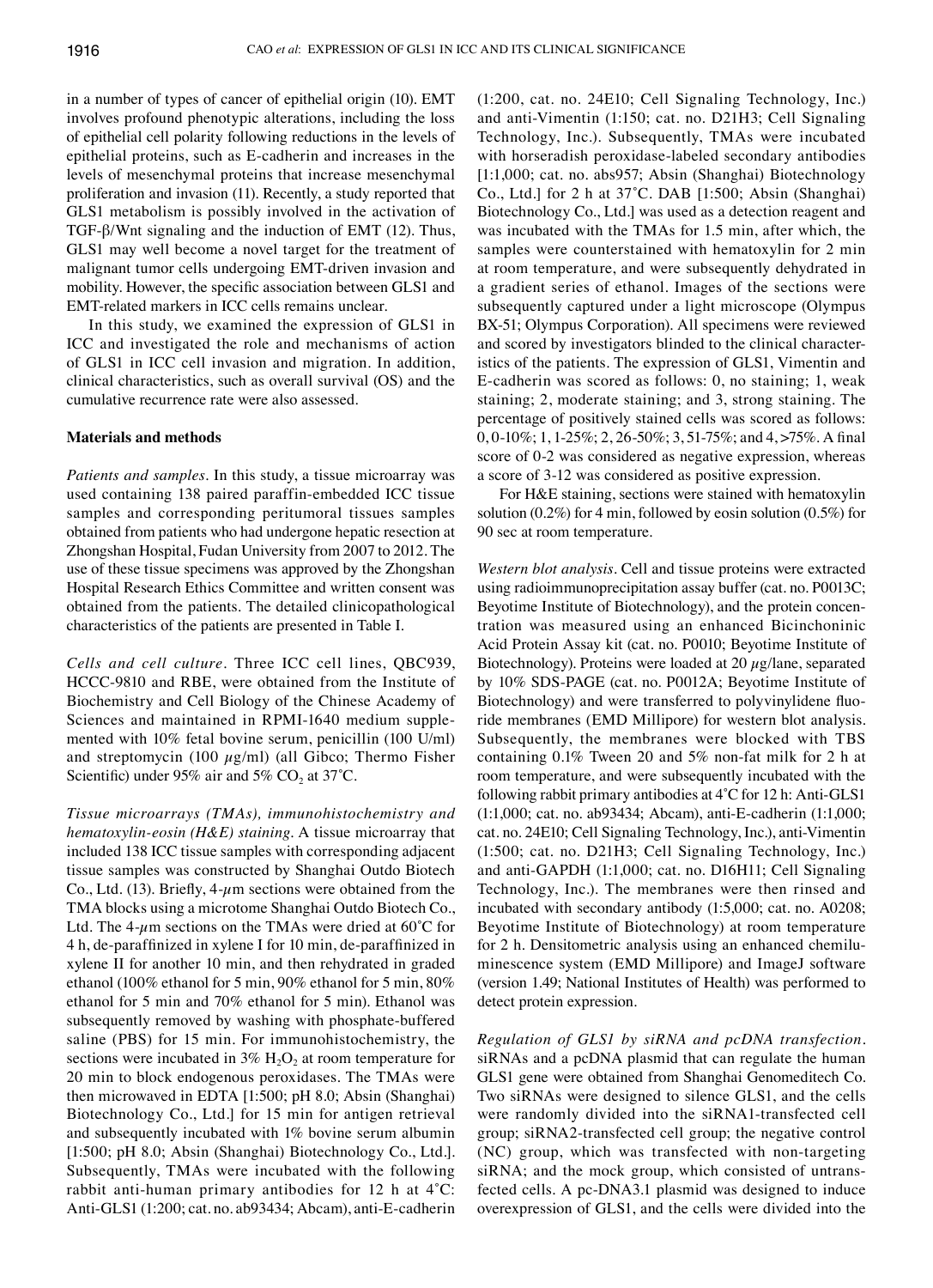| Characteristic            | No. of patients     |          |         |
|---------------------------|---------------------|----------|---------|
|                           | $GLS1^{\text{low}}$ | GLS1high | P-value |
| Sex                       |                     |          | 0.609   |
| Male                      | 25                  | 33       |         |
| Female                    | 38                  | 42       |         |
| Age, years                |                     |          | 0.090   |
| $\geq 53$                 | 27                  | 43       |         |
| < 53                      | 36                  | 32       |         |
| HBsAg                     |                     |          | 0.657   |
| Positive                  | 38                  | 48       |         |
| Negative                  | 25                  | 27       |         |
| Child-Pugh score          |                     |          | 0.299   |
| A                         | 62                  | 70       |         |
| B                         | 1                   | 5        |         |
| Serum CA 19-9, ng/Ml      |                     |          | 0.061   |
| $\geq$ 37                 | 33                  | 51       |         |
| $37$                      | 30                  | 24       |         |
| <b>CEA</b>                |                     |          | 0.215   |
| $\geq 3.4$                | 22                  | 34       |         |
| <3.4                      | 41                  | 41       |         |
| Serum ALT, U/l            |                     |          | 0.872   |
| $\geq$ 75                 | 9                   | 10       |         |
| < 75                      | 54                  | 65       |         |
| Serum AFP, ng/ml          |                     |          | 0.871   |
| $\geq 20$                 | 7                   | 9        |         |
| $<$ 20                    | 56                  | 66       |         |
| <b>GGT</b>                |                     |          | 0.485   |
| $\geq 75$                 | 29                  | 39       |         |
| < 75                      | 34                  | 36       |         |
| Cirrhosis                 |                     |          | 0.586   |
| Yes                       | 24                  | 32       |         |
| No                        | 39                  | 43       |         |
| Tumor size (diameter, cm) |                     |          | 0.950   |
| $\geq 5$                  | 49                  | 58       |         |
| $\leq$ 5                  | 14                  | 17       |         |
| Tumor number              |                     |          | 0.202   |
| Multiple                  | 3                   | 8        |         |
| Solitary                  | 60                  | 67       |         |
| Embolus                   |                     |          | 0.492   |
| Yes                       | 9                   | 14       |         |
| No                        | 54                  | 61       |         |
| Capsulation               |                     |          | 0.252   |
| Yes                       | 50                  | 65       |         |
| No                        | 13                  | 10       |         |
| Lymphatic metastasis      |                     |          | 0.029   |
| Yes                       | 10                  | 24       |         |
| No                        | 53                  | 51       |         |

Table I. Associations between GLS1 with clinicopathologic

characteristics of the 138 patients with ICC.

| Characteristic        | No. of patients     |                      |         |
|-----------------------|---------------------|----------------------|---------|
|                       | $GLS1^{\text{low}}$ | GLS1 <sup>high</sup> | P-value |
| Tumor differentiation |                     |                      | 0.001   |
| <b>III/IV</b>         | 21                  | 46                   |         |
| L/II                  | 42                  | 29                   |         |

Fisher's exact test was used to determine the P-values. GLS1high,  $\geq$ 50% staining; GLS1<sup>low</sup>, <50% staining. Statistically significant values are shown in bold. AFP, α‑fetoprotein; ALT, alanine aminotransferase; CA19‑9, carbohydrate antigen 19‑9; HBsag, hepatitis B surface antigen; GGT, γ‑glutamyl transferase; ICC, intrahepatic cholangiocarcinoma; GLS1, kidney‑type glutaminase.

pc-DNA3.1-GLS1-transfected cell group; the NC group, which was transfected with an empty pc-DNA3.1 vector; and the mock group, which consisted of untransfected cells. The siRNA sequences were as follows: siRNA1, upstream 5'‑CCA GGUUGAAAGAGUGUAUTT‑3', downstream 5'‑AUACAC UCUUUCAACCUGGTT‑3'; siRNA2, upstream 5'‑CCCUGA AGCAGUUCGAAAUTT‑3', downstream 5' AUUUCGAAC UGCUUCAGGGTT‑3'; NC, upstream 5'‑UUCUCCGAA CGUGUCACGUTT‑3', downstream 5'‑ACGUGACACGUU CGGAGAATT‑3'. Briefly, cells were seeded at a density of  $1x10<sup>6</sup>$  cells/well in 6-well plates and were incubated until 70% confluence was reached. siRNAs and pc‑DNA3.1 plasmids were transfected into the QBC939 and RBE cells using Lipofectamine® 2000 (Invitrogen; Thermo Fisher Scientific, Inc.) according to the manufacturer's instructions. After 72 h, the cells were harvested for total protein extraction and examined by western blot analysis.

*Cell migration assays.* Cell migration was assessed using a wound‑healing assay. ICC cells were plated in a 6‑well plate and were incubated until they reached 100% confluence. Following serum starvation for 1 day, cells were wounded with a  $200-\mu l$  plastic tip. Cells were washed three times with sterile PBS to remove the floating cells and were then incubated for 24 h at 37°C under 95% air and 5% CO<sub>2</sub>. The same wound areas were observed and images were captured under a light microscope (Olympus IX71; Olympus Corporation) at 0 and 24 h. The migratory abilities were quantified by measuring the percentage of the migration area of cells in the scratched regions, as follows: 0 h scratch area-24 h scratch area/0 h scratch area x100%.

*Cell invasion assays.* A Transwell assay was conducted to assess the invasive ability of cells in response to GLS1 overexpression or knockdown. The upper surface of the Transwell filter used in the assay was coated with Matrigel. Cells  $(1x10<sup>5</sup>)$ suspended in 150  $\mu$ l serum-free medium were added to the Transwell chamber (cat. no. 3413; Corning, Inc.), which was placed into a 24‑well plate containing complete medium. After 24 h of incubation at 37˚C, the filter was extracted and cells on the upper surface of the filter were removed with cotton swabs. Cells on the underside of the Transwell filter were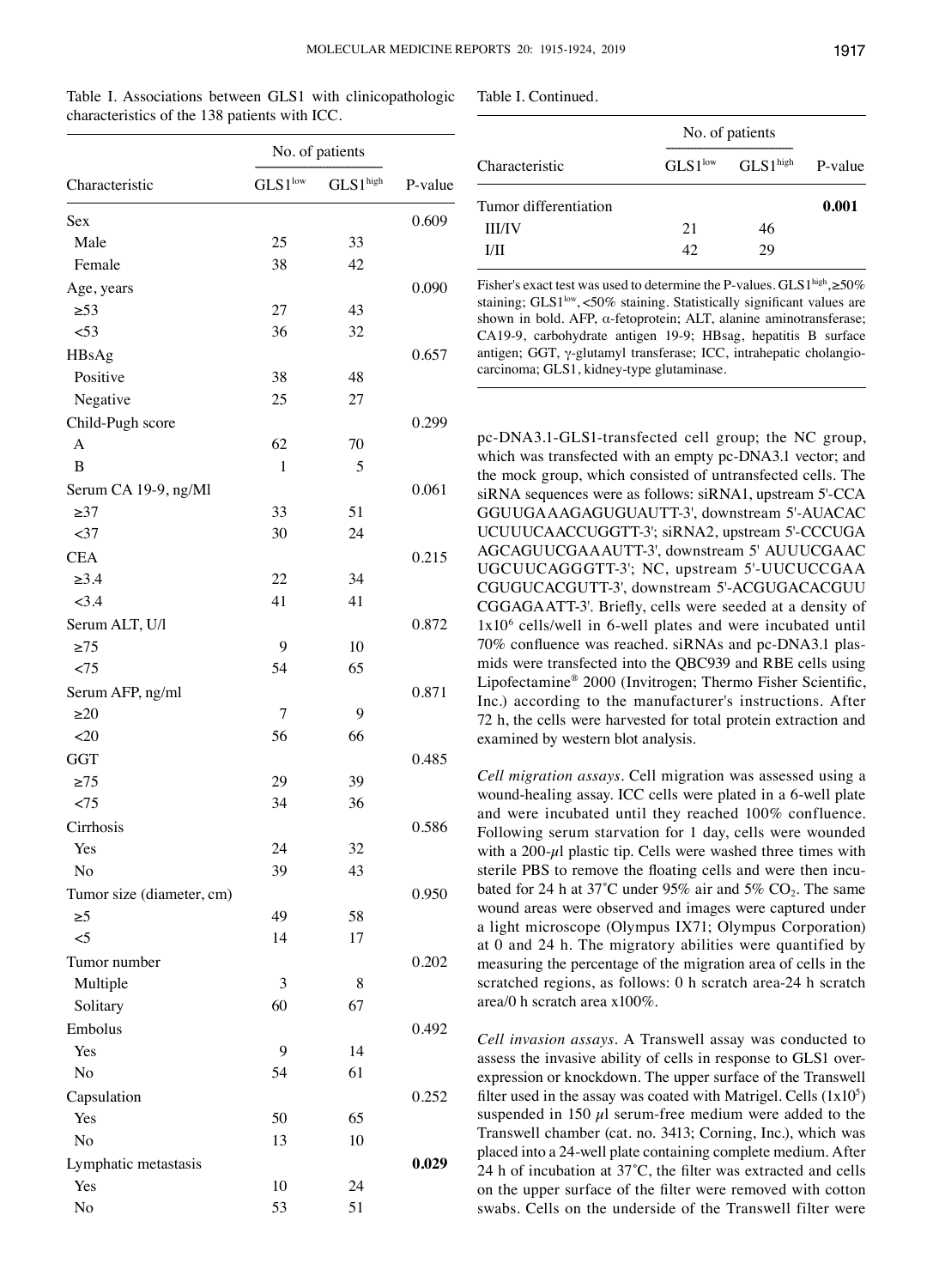

Figure 1. GLS1 expression is upregulated in primary ICC. (A) An Oncomine-based microarray database query of GLS1 gene expression in hepatocellular carcinoma, colorectal cancer and gastric cancer was performed. (B) The GLS1 protein level in 4 paired of human primary ICC tissue (T) and adjacent normal tissue (P) samples was determined by western blot analysis. (C and D) Immunohistochemistry was used to analyze the GLS1 expression in a TMA containing 138 samples of ICC patient tumor tissue and peritumoral tissue. Scale bars,  $100 \mu m$ .  $P<0.05$ ,  $P<0.001$ . GLS1, kidney-type glutaminase; ICC, intrahepatic cholangiocarcinoma; TMA, tissue microarray.

fixed with 4% paraformaldehyde for 25 min and stained with 0.1% crystal violet for 15 min at 37˚C, after which, images were captured (Olympus IX71; Olympus Corporation) and the number of cells was quantified.

*Statistical analysis.* Statistical analyses were performed using SPSS 23.0 (IBM Corp.) and GraphPad Prism7 (GraphPad Software, Inc.) software. The Student's t‑test was used to compare differences between groups. One‑way analysis of

variance (ANOVA) was used to compare differences among groups. Spearman's correlation analysis was used for the correlation analysis and Fisher's exact test was used to determine the association of GLS1 with ICC characteristics. OS and the cumulative recurrence rate were determined using Kaplan-Meier survival curves and the log-rank test. Independent prognostic factors were evaluated by with Cox proportional hazards model. A P*‑*value <0.05 was considered to indicate a statistically significant difference.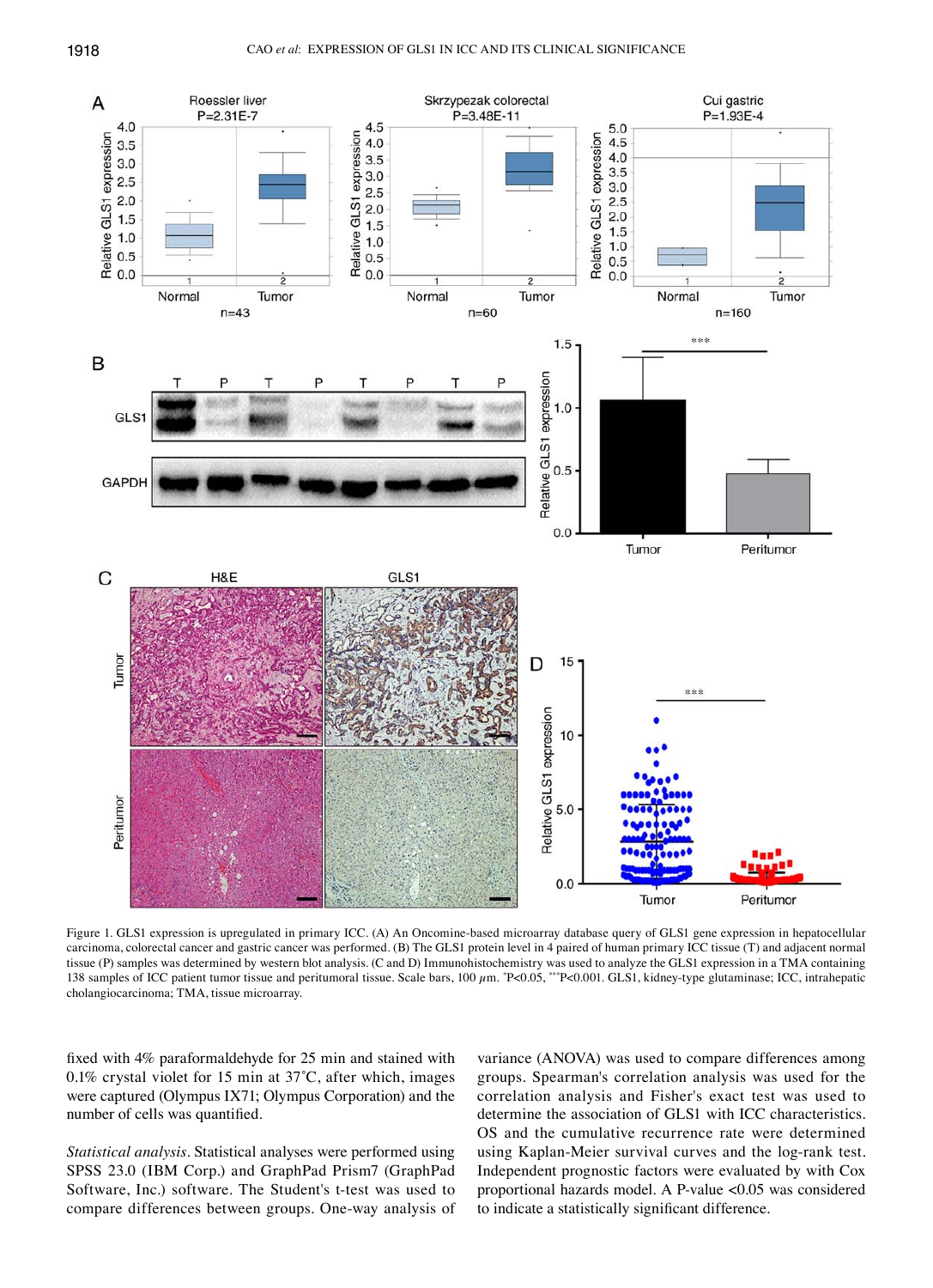

Figure 2. GLS1 regulates invasion and migration in QBC939 and RBE cells. (A) Western blot analysis was used to analyze the expression of GLS1 in ICC cell lines. (B and C) ICC cells were transfected with siRNA/pcDNA, and western blot analysis was performed. (D and E) Effects of GLS1 expression on cell invasion and migration were examined by (D) a Transwell assay and (E) a wound-healing assay (E).  $P<0.05$ ,  $P<0.05$ ,  $P<0.01$  and  $*P<0.001$ . GLS1, kidney-type glutaminase; ICC, intrahepatic cholangiocarcinoma.

## **Results**

*GLS1 is overexpressed in ICC tumor specimens.* First, data from the Oncomine database were used to analyze GLS1 transcripts in 3 types of digestive system tumors. As shown in Fig. 1A, the mRNA levels of GLS1 in the tumor tissues samples were higher than those in the paired peritumoral tissues samples, including in the liver cancer, colorectal cancer and gastric cancer samples (14–16). However, the expression of GLS1 in ICC tissues remains unclear. Subsequently, the GLS1 protein levels in the ICC tissue samples and matched peritumoral specimens were examined by western blot analysis and immunohistochemistry. The results revealed that the GLS1 protein levels were higher in the ICC tumor tissue samples than in the adjacent normal tissue samples (P<0.001; Fig. 1B and D) and found that GLS1 was mainly expressed in the cytoplasm (Fig. 1C).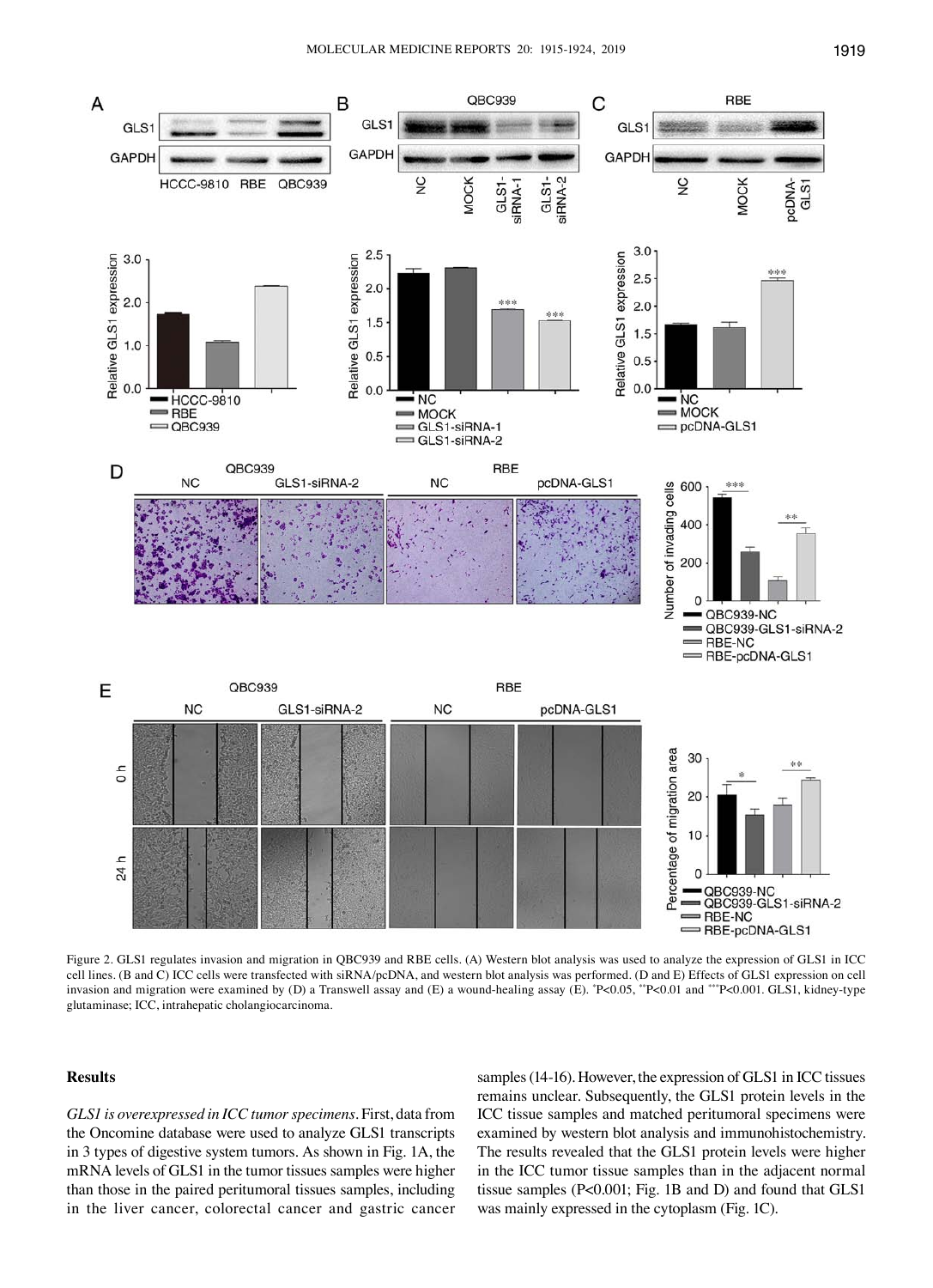

Figure 3. GLS1 successfully regulates EMT-related markers in QBC939 and RBE cells. (A and B) GLS1 regulated EMT-associated protein expression according to the results of western blot analysis. (C) Representative images of a sample from a patient with ICC that exhibited a GLS1high, Vimentinhigh and E-cadherin<sup>low</sup> phenotype and a sample from a patient who exhibited a GLS1<sup>low</sup>, Vimentin<sup>low</sup> and E-cadherin<sup>high</sup> phenotype. Scale bars, 100  $\mu$ m. (D) GLS1 expression negatively correlated with E‑cadherin expression and positively associ correlated ated with Vimentin expression. \*\*\*P<0.001. GLS1, kidney-type glutaminase; ICC, intrahepatic cholangiocarcinoma.

*GLS1 regulates the migratory and invasive abilities of ICC cells.* To further examine the role of GLS1 in ICC cell invasion and migration, the GLS1 protein levels were examined in a panel of ICC cell lines (QBC939, HCCC‑9810 and RBE) by western blot analysis (Fig. 2A). The data indicated that the QBC939 cells exhibited the highest expression of GLS1 and that the RBE cells exhibited the lowest expression level of GLS1 among all the ICC cell lines examined. Therefore,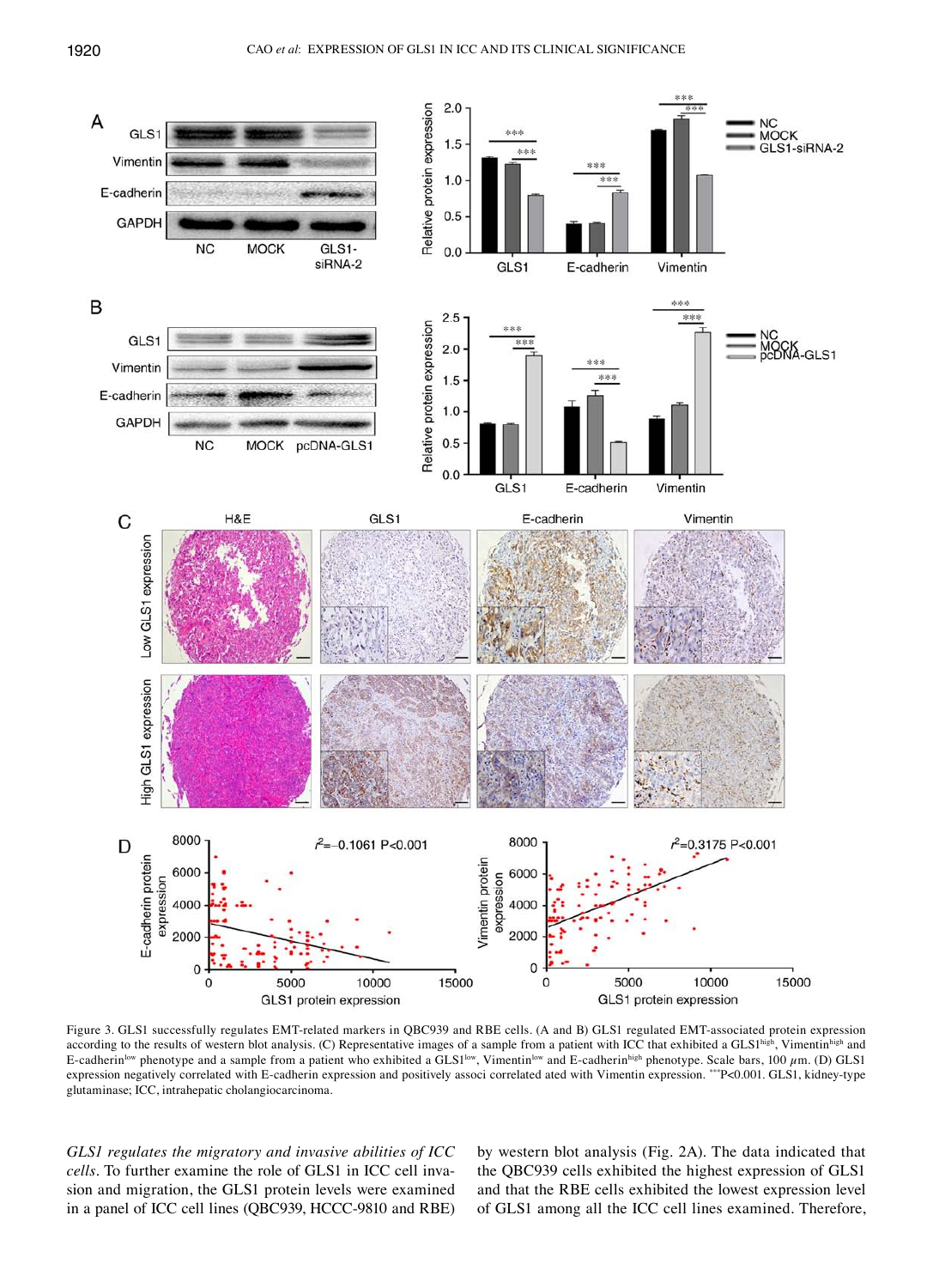

Figure 4. Log-rank tests and Kaplan-Meier survival curves of patients with ICC stratified according to their GLS1 protein expression. (A-D) Representative images of H&E and immunohistochemical staining for GLS1 expression. (A) Negative; (B) weak; (C) moderate; and (D) intensive. (E) OS curves stratified by GLS1 expression. (F) Cumulative recurrence rate curves stratified by GLS1 expression. Scale bars, 100  $\mu$ m. GLS1, kidney-type glutaminase; ICC, intrahepatic cholangiocarcinoma; OS, overall survival.

the QBC939 cell line and RBE cell line were used in the subsequent experiments. The results of western blot analysis revealed that GLS1 expression was markedly knocked down in the GLS1‑siRNA‑2‑transfected cell lines (Fig. 2B). Therefore, GLS1-siRNA-2 was used in the subsequent experiments. GLS1 was also overexpressed in the RBE cells (Fig. 1C). Subsequently, a Transwell assay revealed that the GLS1‑siRNA‑2‑transfected cells exhibited a significantly lower rate of invasion than the GLS1‑NC cells (Fig. 2D). A wound-healing assay also indicated that the downregulation of GLS1 decreased migration of the GLS1‑siRNA‑2 ICC cells compared with that of the GLS1‑NC cells at 24 h (Fig. 2E). However, compared with the NC cells, the RBE cells with an upregulated GLS1 expression exhibited increased invasion and metastasis (Fig. 2D and E). These data indicate that GLS1 positively regulates the migratory and invasive abilities of ICC cells.

*GLS1 regulates the levels of EMT‑related markers in ICC cells.* Recently, a previous study demonstrated that GLS1 reduces cell-cell contact and increases cell motility by inducing EMT in lung cancer cells (12). Thus, in this study, the expression of two EMT‑related markers, Vimentin and E‑cadherin, was determined by western blot analysis. This experiment indicated that the expression of Vimentin was significantly reduced, whereas the levels of E-cadherin were significantly increased following the knockdown of GLS1 expression in QBC939 cells (P<0.001; Fig. 3A). However, the overexpression of GLS1 in the RBE cells yielded opposite results (P<0.001; Fig. 3B). Subsequently, using an ICC tissue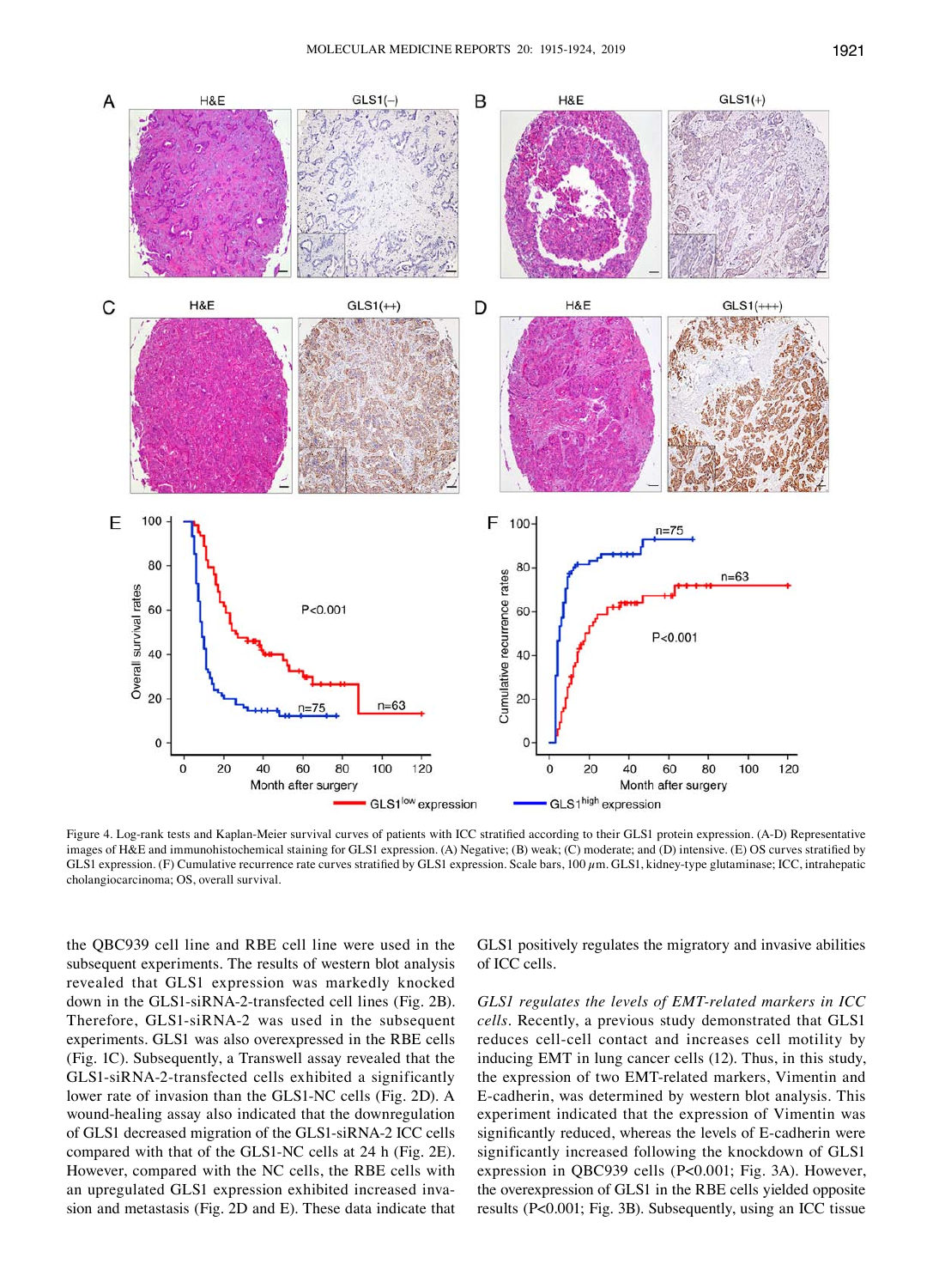|                                                        | Overall survival |                            |             | Cumulative recurrence |                            |           |
|--------------------------------------------------------|------------------|----------------------------|-------------|-----------------------|----------------------------|-----------|
| Variable                                               | Univariate       | Multivariate               |             | Univariate            | Multivariate               |           |
|                                                        | P-value          | HR (95% CI)                | P-value     | P-value               | HR (95% CI)                | P-value   |
| Sex (male vs. female)                                  | 0.847            |                            | <b>NA</b>   | 0.921                 |                            | NA        |
| Age, years $(\geq 53 \text{ vs.} < 53)$                | 0.491            |                            | NA          | 0.338                 |                            | NA        |
| HBsAg (positive vs negative)                           | 0.949            |                            | NA          | 0.518                 |                            | NA        |
| Child–Pugh score (a vs. B)                             | 0.131            |                            | <b>NA</b>   | 0.388                 |                            | <b>NA</b> |
| Serum CA 19-9, ng/ml (≥37 vs., <37)                    | 0.272            |                            | <b>NA</b>   | 0.215                 |                            | <b>NA</b> |
| Serum ALT, U/l $(≥75 \text{ vs.}, <75)$                | 0.599            |                            | NA          | 0.799                 |                            | NA        |
| AFP                                                    | 0.130            |                            | NA          | 0.562                 |                            | NA        |
| <b>CEA</b>                                             | 0.981            |                            | <b>NA</b>   | 0.361                 |                            | <b>NA</b> |
| <b>GGT</b>                                             | 0.044            |                            | $_{\rm NS}$ | 0.190                 |                            | NA        |
| Cirrhosis (yes vs. no)                                 | 0.276            |                            | NA          | 0.458                 |                            | NA        |
| Tumor size (diameter, cm) $(\ge 5 \text{ vs.}, \le 5)$ | 0.022            | 0.562<br>$(0.338 - 0.935)$ | 0.026       | 0.005                 | 0.540<br>$(0.282 - 0.816)$ | 0.007     |
| Tumor number (multiple vs. solitary)                   | 0.007            |                            | <b>NS</b>   | 0.001                 | 0.479<br>$(0.235 - 0.882)$ | 0.020     |
| Embolus (yes vs. no)                                   | 0.032            |                            | <b>NS</b>   | 0.031                 | 0.619<br>$(0.403 - 0.952)$ | 0.290     |
| Capsulation (yes vs. no)                               | 0.252            |                            | <b>NA</b>   | 0.125                 |                            | NA.       |
| Lymphatic metastasis (yes vs. no)                      | 0.007            | 0.539<br>$(0.352 - 0.826)$ | 0.040       | 0.001                 | 0.619<br>$(0.352 - 0.826)$ | 0.029     |
| Tumor differentiation (III/IV vs. I/II)                | 0.069            |                            | <b>NS</b>   | 0.059                 |                            | NA.       |
| GLS1 density (<50% vs. $\geq$ 50%)                     | < 0.001          | 2.718<br>$(1.820 - 4.059)$ | < 0.001     | < 0.001               | 2.774<br>$(1.84 - 4.182)$  | < 0.001   |

Table II. Univariate and multivariate analyses of factors associated with recurrence and survival of patients with ICC.

AFP, α-fetoprotein; ALT, alanine aminotransferase; CA19-9, carbohydrate antigen 19-9; HBsag, hepatitis B surface antigen; GGT, γ-glutamyl transferase; ICC, intrahepatic cholangiocarcinoma; GLS1, Kidney-type glutaminase; NS, not significant; NA, not available .

array, immunohistochemistry was performed to simultaneously analyze GLS1, Vimentin and E‑cadherin expression (Fig. 3C). The results indicated that in the human ICC tissue, the GLS1 levels were positively associated with Vimentin expression and negatively associated with E-cadherin expression. In addition, Spearman's correlation analysis also revealed that the GLS1 levels positively correlated with Vimentin  $expression (r^2=0.3175; P<0.001)$  and negatively correlated with E-cadherin expression  $(r^2=0.1061; P<0.001; Fig. 3D)$ . These data indicate that the expression of GLS1 is essential for the EMT process and for the progression of ICC.

*A high expression of GLS1 is associated with a poor prognostic phenotype.* The samples were classified into 2 groups, a GLS1high (++, moderate; +++, strong) group and a  $GLS1<sup>low</sup>$  (-, absent; +, weak) group, according to the mean value of the expression of GLS1 in the tumor tissue samples (Fig. 4A‑D). The GLS1high group accounted for 54.3% (n=75) of the samples, and the GLS1<sup>low</sup> group accounted for  $45.7\%$ (n=63). We found that the overexpression of GLS1 was associated with malignant phenotypic features, such as lymphatic metastasis ( $P=0.029$ ) and poor tumor differentiation ( $P=0.001$ ) (Table I). By contrast, other clinicopathological characteristics including age, microvascular invasion, tumor size and number

were not associated with GLS1 expression. The GLS1high expression group was also found to be associated with a worse OS time than the  $GLS1<sup>low</sup>$  expression group (P<0.001; Fig. 4E). The 2- and 5-year OS rates in the GLS1<sup>high</sup> group were significantly lower than those in the GLS1<sup>low</sup> group (21.1) vs. 53.3% and 14.5 vs. 35.5%, respectively). The 2‑ and 5‑year cumulative recurrence rates were also markedly higher in the  $GLS1<sup>high</sup>$  group compared with the  $GLS1<sup>low</sup>$  group (81.5 vs. 55.5% and 88.1 vs. 66.1%, respectively; Fig. 4E). Univariate analysis revealed that GLS1 expression, tumor size, tumor number, embolus and lymphatic metastasis were significantly associated with OS and cumulative recurrence rate in patients with ICC (Table II). In addition, multivariate analysis revealed that GLS1 expression was an independent predictor of OS (P<0.001) and cumulative recurrence (P<0.001) (Table II).

## **Discussion**

In this study, we demonstrated that GLS1 was overexpressed in ICC tissue compared with adjacent normal tissue, and the downregulation of GLS1 expression in QBC939 cells suppressed ICC cell invasion and migration. The expression of the EMT mesenchymal marker, Vimentin, was downregulated following the knockdown of GLS1 expression in QBC939 cells.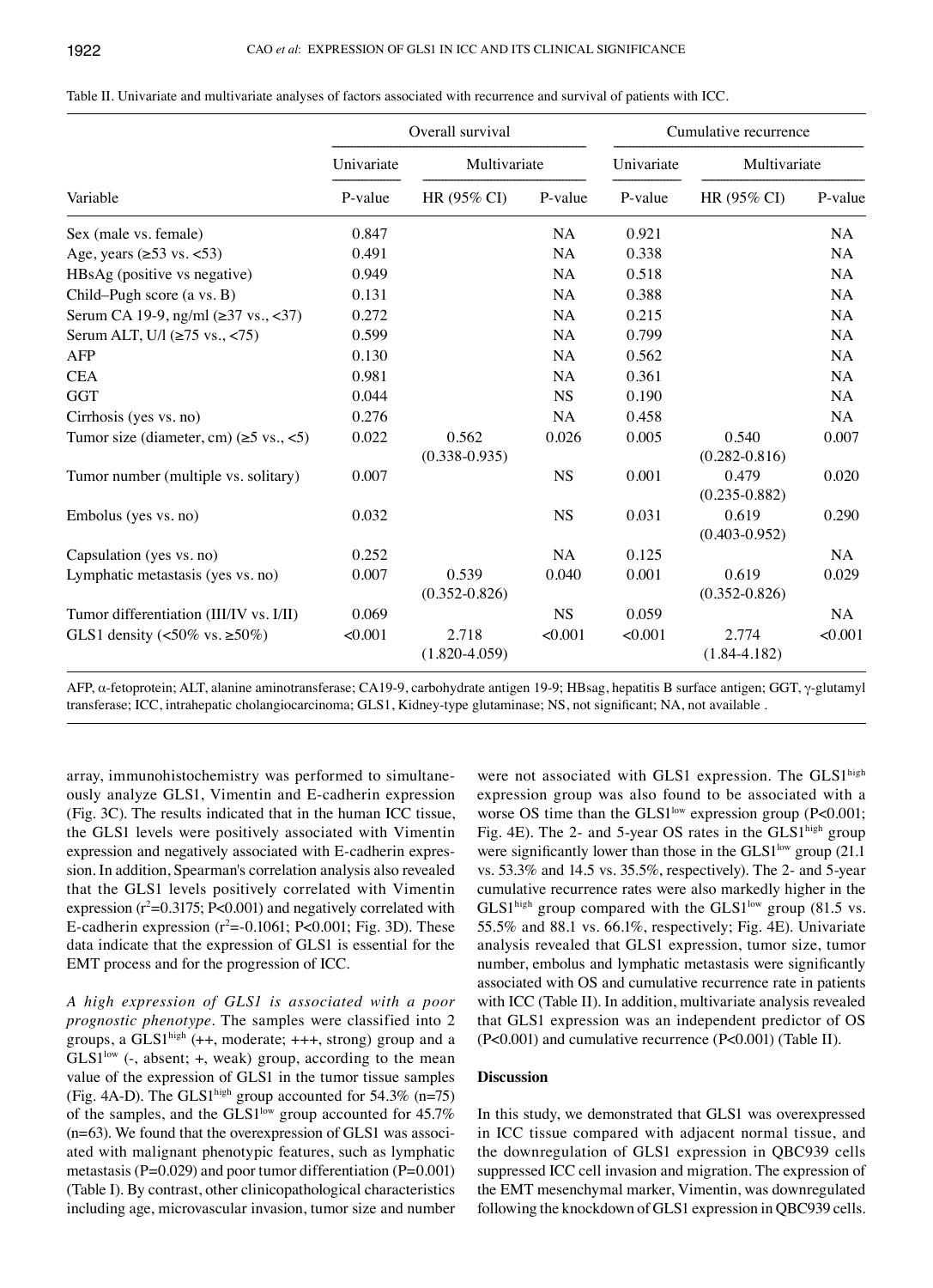By contrast, the expression of the epithelial marker, E‑cadherin, was upregulated. However, the overexpression of GLS1 in the RBE cells induced a lower expression of E-cadherin and a higher expression of Vimentin. Clinically, we detected GLS1 expression among 138 patients with ICC. The results revealed that a high GLS1 expression was strongly associated with poor tumor differentiation, lymphatic metastasis, early recurrence and an unfavorable prognosis. Patients with a high expression of GLS1 had a poorer OS and higher cumulative recurrence rates than patients with a low GLS1 expression.

The 'Warburg effect' describes the phenomenon of cancer cells creating energy predominantly from the glycolytic breakdown of glycose, rather than mitochondrial oxidative phosphorylation (17). In most situations, cancer cells that exhibit the Warburg effect also exhibit a significant dependence on glutamine and cannot proliferate in cell culture without this molecule, a state called 'glutamine addiction' (18). GLS1 dysregulation has been reported in a number of types of cancer. For instance, Pan *et al* (19) found that GLS1 participated in the TCA cycle, elevating glucose intake and promoting the growth of prostate cancer cells. In our previous study, we also found that GLS1 protein was frequently expressed in HCC tissue samples and that this expression was associated with a poor prognosis (7). The underlying mechanisms may be associated with the EMT process. Research has indicated that GLS1 regulates E‑cadherin and Snail in MCF‑7 cells (12), which indicates that GLS1 can regulate EMT‑associated genes. Recent evidence has also indicated that GLS1 plays a significant role in the progression of ICC, suggesting that GLS1 may be a novel prognostic factor and treatment target in ICC.

Previous studies have reported that EMT is a potential mechanism of cancer metastasis, and this process activates the mesenchymal phenotype and represses the epithelial phenotype, driving separation from the primary tumor (20‑22). Recently, GLS1 was demonstrated to regulate Vimentin, E-cadherin and Snail expression (12,23). Therefore, GLS1 may regulate E‑cadherin and Vimentin expression in ICC. The findings of this study indicated that GLS1 expression negatively correlated with E‑cadherin expression and positively correlated with Vimentin expression. Moreover, the regulation of GLS1 expression affected E‑cadherin and Vimentin expression in ICC cells. These data suggest that there is a potential association between GLS1 and EMT as regards the progression of ICC.

In conclusion, the interactions of GLS1 with E-cadherin and Vimentin were confirmed in this study. However, whether other EMT markers are regulated by GLS1 warrants further investigation in the future. The results of this study, suggest that GLS1 may prove to be an innovative therapeutic target in patients with ICC.

#### **Acknowledgements**

Not applicable.

## **Funding**

This study was supported by the Health research project in Jiangsu Province (grant no. H201661), Cancer Biology State Key Laboratory Project (grant no. CBSKL201717) and the National Natural Science Foundation of China (grant no. 81702861).

# **Availability of data and materials**

The datasets used and/or analyzed during the current study are available from the corresponding author upon reasonable request.

## **Authors' contributions**

JC and DSB were involved in study design and drafted the manuscript. CZ, GQJ, SJJ and AWK were involved in TMA analysis. ZHG, DCY and QW were involved in statistical analysis. YQF, DWL and AQW were involved in clinical data collection. DSB was involved in the study design, financial support and proof-reading of the manuscript. All authors read and approved the final manuscript.

## **Ethics approval and consent to participate**

The use of these tissue specimens was approved by the Zhongshan Hospital Research Ethics Committee and written consent was obtained from the patients.

### **Patient consent for publication**

Not applicable.

## **Competing interests**

The authors declare that they have no competing interests.

#### **References**

- 1. Bartella I and Dufour JF: Clinical diagnosis and staging of intrahepatic cholangiocarcinoma. J Gastrointestin Liver Dis 24: 481‑489, 2015.
- 2. Guo LH and Xu HX: Contrast‑enhanced ultrasound in the diagnosis of hepatocellular carcinoma and intrahepatic cholangiocarcinoma: Controversy over the ASSLD Guideline. Biomed Res Int 2015: 349172, 2015.
- 3. Guro H, Kim JW, Choi Y, Cho JY, Yoon YS and Han HS: Multidisciplinary management of intrahepatic cholangiocarcinoma: Current approaches. Surg Oncol 26: 146‑152, 2017.
- 4. Yoh T, Hatano E, Nishio T, Seo S, Taura K, Yasuchika K, Okajima H, Kaido T and Uemoto S: Significant improvement in outcomes of patients with intrahepatic cholangiocarcinoma after surgery. World J Surg 40: 2229‑2236, 2016.
- 5. Guglielmi A, Ruzzenente A, Campagnaro T, Pachera S, Valdegamberi A, Nicoli P, Cappellani A, Malfermoni G and Iacono C: Intrahepatic cholangiocarcinoma: Prognostic factors after surgical resection. World J Surg 33: 1247‑1254, 2009.
- 6. Hanahan D and Weinberg RA: Hallmarks of cancer: The next generation. Cell 144: 646‑674, 2011.
- 7. Yu D, Shi X, Meng G, Chen J, Yan C, Jiang Y, Wei J and Ding Y: Kidney-type glutaminase (GLS1) is a biomarker for pathologic diagnosis and prognosis of hepatocellular carcinoma. Oncotarget 6: 7619‑7631, 2015.
- 8. Qie S, Chu C, Li W, Wang C and Sang N: ErbB2 activation upregulates glutaminase 1 expression which promotes breast cancer cell proliferation. J Cell Biochem 115: 498‑509, 2014.
- 9. Huang F, Zhang Q, Ma H, Lv Q and Zhang T: Expression of glutaminase is upregulated in colorectal cancer and of clinical significance. Int J Clin Exp Pathol 7: 1093-1100, 2014.
- 10. Huang F, Wang BR and Wang YG: Role of autophagy in tumorigenesis, metastasis, targeted therapy and drug resistance of hepatocellular carcinoma. World J Gastroenterol 24: 4643-4651, 2018.